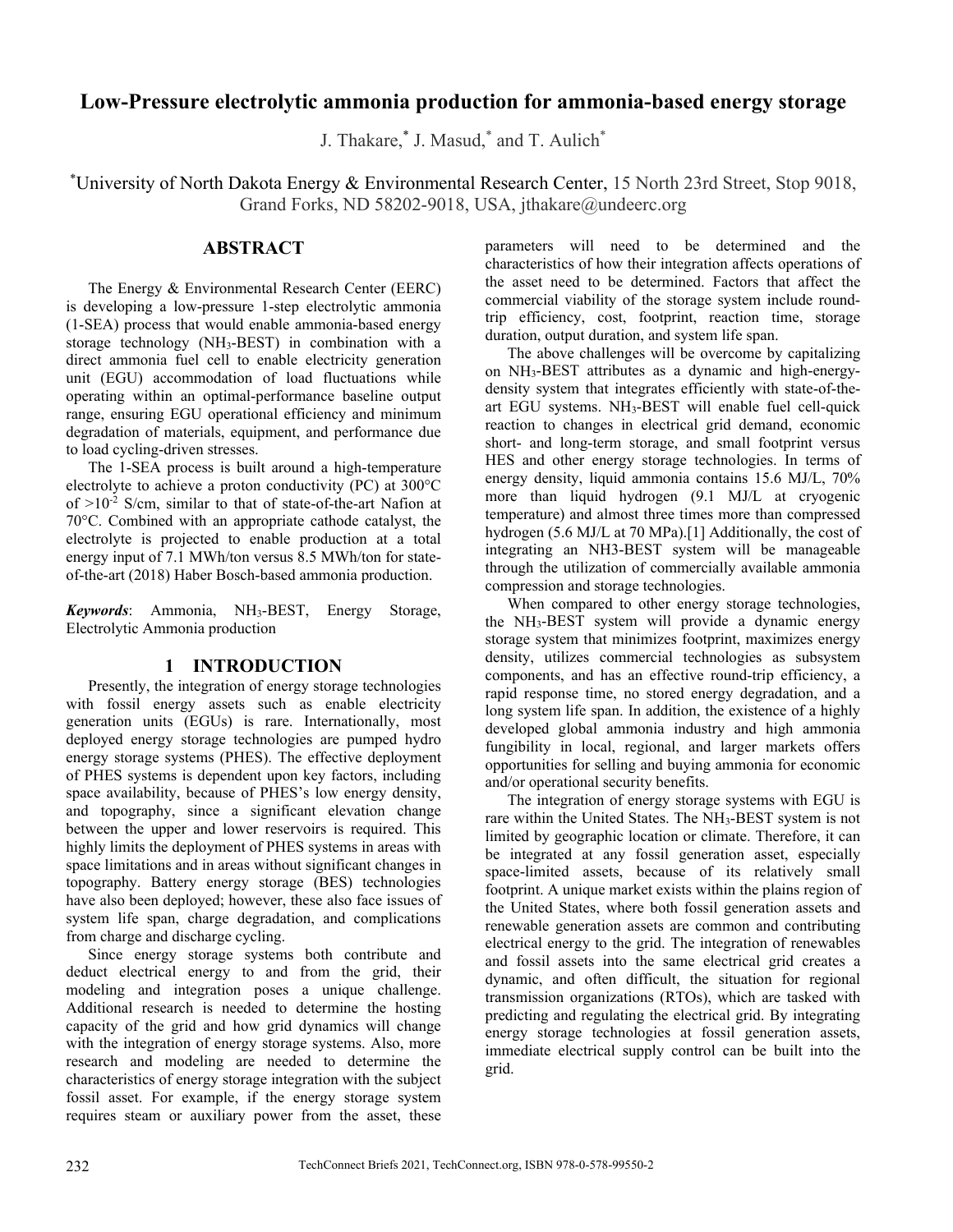#### **2 OUR APPROACH**

As depicted in Figure 1, NH3-BEST encompasses the integration of three-unit operations—ammonia production, storage, and conversion (to electricity)—with an EGU. When demand is less than baseline (D>B, power is pulled from NH3-BEST. The unit operations essentially comprise:

- 1. Ammonia production via EERC-developed 1-step electrolytic ammonia (1-SEA) process. The process operates at near-ambient pressure and 300°C with inputs of electricity, water, and air, as shown in Figure 2. The 1- SEA process derives from the EERC-developed (TRL4) low-pressure electrolytic ammonia process, which uses externally produced hydrogen rather than water as anode feed.
- 2. Ammonia storage at ambient temperature and pressure of about 250 psi.
- 3. Ammonia conversion to electricity in a direct ammonia fuel cell (DAFC), as shown in Figure 3.



Figure 1: NH3-BEST integrated with EGU.

#### **2.1 Basic operating principle of NH3-BEST**

When EGU power demand is below the established baseline, power output is routed to the 1-SEA process, which is optimally integrated with available heat/steam resources to enable the lowest cost (in megawatts and dollars) ammonia synthesis. Produced ammonia is stored at 250°C inappropriately sized tank(s). When EGU power demand exceeds the established baseline, stored ammonia is fed to a DAFC for power generation to meet demand. Because energy and power are decoupled, NH3-BEST offers the operational flexibility to closely follow demand, required to achieve optimum energy storage economics. The existing ammonia industry means that—in response to power and/or ammonia demand/supply economics ammonia could be sold into the market or purchased for replenishment of supply.

As shown in Figure 2, the 1-SEA anode reaction is water electrolysis, but unlike traditional electrolysis where anode-generated protons travel through electrolyte and recombine at the cathode to form elemental hydrogen, in 1-SEA, protons react at the cathode with elemental nitrogen molecules to form ammonia.



Figure 2: 1-step electrolytic ammonia (1-SEA) process.



Figure 3: Direct ammonia fuel cell (DAFC) process.

As shown in Figure 4, electrolysis power/electricity consumption can be decreased by replacing electrical energy with thermal energy. NH<sub>3</sub>-BEST technical and economic viability is premised on the hypothesis that EGU heat/steam resources can be creatively adapted and deployed to capitalize on this fact— sufficiently to effect major improvements in EGU performance and economics.

#### **2.2 Scientific/engineering basis of NH3-BEST**

As an  $H_2$  carrier, liquid ammonia (~250 psi) contains more  $H_2$  by volume than compressed gaseous or liquid  $H_2$ . ammonia energy storage is fundamentally similar to  $H_2$ energy storage (HES). Both involve the three stages of 1) gas production via electrolysis, 2) gas storage, and 3) gas conversion to electricity. The primary drawback of HES systems is low round-trip efficiency— approximately 30% [2], —due to losses through each stage. Electrolysis via a conventional proton exchange membrane (PEM) electrolyzer operating at 70°C is about 60% efficient [3].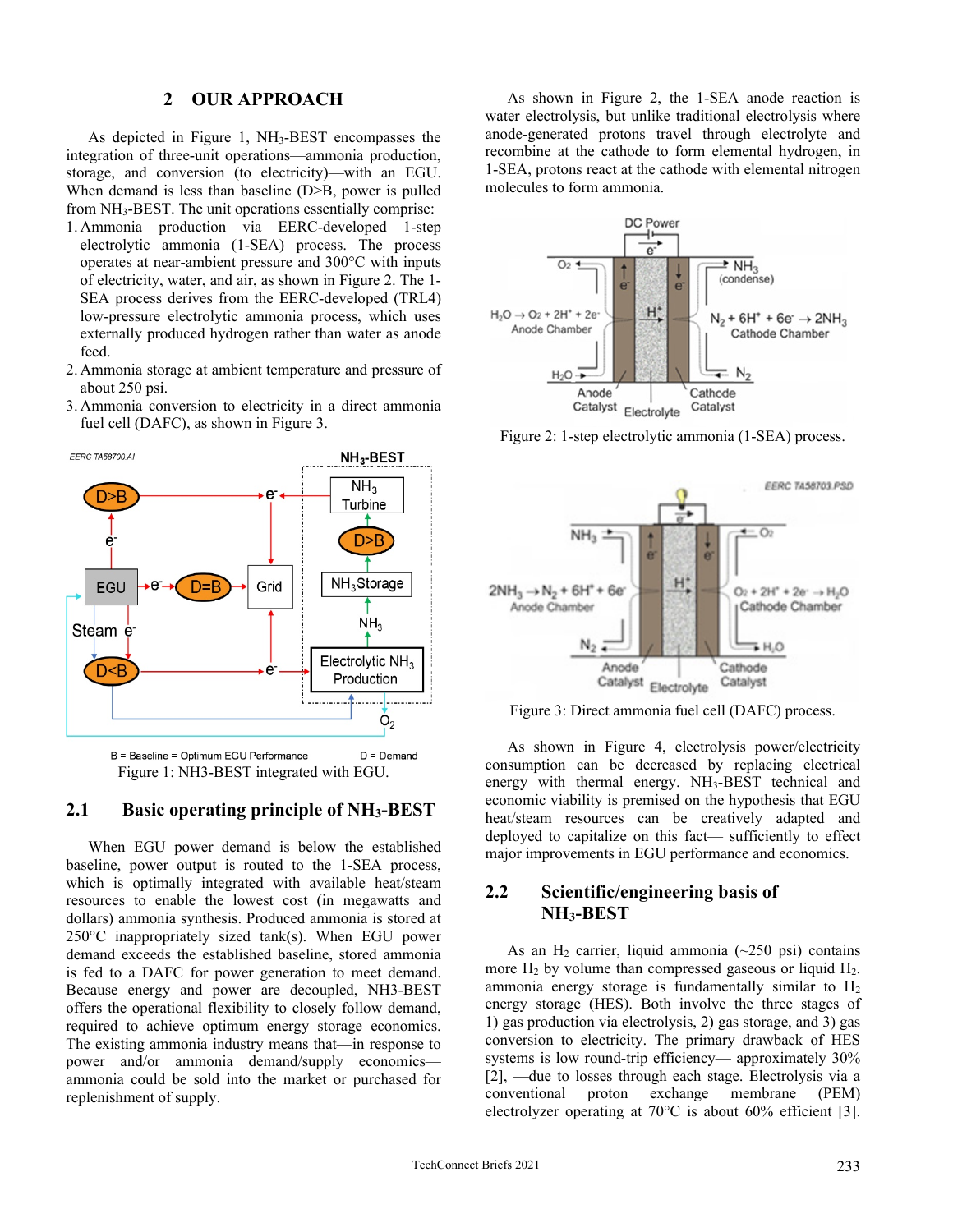Although hydrogen compression to low storage pressures can be up to 90% efficient, low storage pressure translates to large storage volume and high capital cost. PEM fuel cell conversion of hydrogen to electricity is approximately 50% efficient [4].

While ammonia energy storage systems encompass the same three stages, important differences between ammonia and H<sub>2</sub> offer opportunities for efficiency improvement. By utilizing available EGU steam/heat to operate the electrolysis–ammonia synthesis unit at 350°–450°C as targeted for the 1-SEA process, up to 20% of electrolysis energy can be provided by thermal rather than electrical energy, translating to  $20\%$  less electricity, cost, and  $CO<sub>2</sub>$ emissions versus standard PEM electrolysis. ammonia liquid-phase storage at 250 psi means low energy consumption for compression and storage, increasing round-trip efficiency. As a mature technology, affordable and efficient ammonia storage systems are widely commercially available, while  $H_2$  storage systems are often designed to be application-specific, elevating system costs. While ammonia-fired turbines are not a mature technology, they are undergoing study around the world, and represent an achievable first step toward ammonia conversion to electricity, with the ultimate goal of conversion in a direct ammonia fuel cell.



Figure 4: Standard-state ideal energy requirements for electrolysis as a function of temperature. [5]

## **2.3 Scientific/engineering basis of electrolytic ammonia production via the 1-SEA process –**

Because of high molecular nitrogen  $(N_2)$  stability, conventional Haber–Bosch processes rely on high temperature and pressure (about 400°C and 3000 psi) to increase the occurrence probability of catalyst-surface hydrogen–nitrogen molecular interactions needed to achieve commercially relevant ammonia synthesis rates. With the use of electricity as a reaction driver and replacement of  $H_2$  with  $H^+$  ions for ammonia synthesis, the 1-SEA process enables control of catalyst-surface

hydrogen–nitrogen activity, eliminating the need for high pressure.

The low-pressure electrolytic ammonia process (precursor to 1-SEA) operates with hydrogen (rather than water) and is built around a 300°C-capable proton exchange electrolyte comprising a cerium ultraphosphate inorganic proton conductor composited with polybenzimidazole (PBI), a high-temperature polymer. A critically important objective is validating ammonia synthesis via the 1-SEA process (at a commercially relevant rate) using water, rather than hydrogen, as anode input.

## **2.4 Scientific/engineering basis of NH3 storage**

High-efficiency, affordable, safe, industrial/utility-scale ammonia storage systems are commercially available.

## **2.5 Scientific/engineering basis of DAFC**

DAFC development work has achieved power densities of about 0.6 and 0.7 watts/cm<sup>2</sup> with high-temperature solid oxide  $(O<sup>2</sup>$  ion exchange) and proton exchange electrolyte systems, respectively, [6] versus about 1.3 watts/cm<sup>2</sup> for today's PEM fuel cells. In addition to higher power density (attributed to higher anode chamber hydrogen concentration), the proton exchange electrolyte eliminates the possibility of  $NO<sub>x</sub>$  production, a risk associated with the anode-chamber presence of  $N_2$  and highly active  $O<sup>2</sup>$  ions in a solid oxide electrolyte-based fuel cell.

#### **3 ANTICIPATED BENEFITS**

Figure 5 shows the value of ammonia as an easily storable energy carrier versus other energy storage options.[7] Two other benefits include 1) high reliability resulting from the solid-state structure of ammonia synthesis and conversion (to electricity) unit operations and long commercial history of ammonia production,



Figure 5: Levelized cost of energy storage options (LOHC = liquid organic hydrogen carrier).